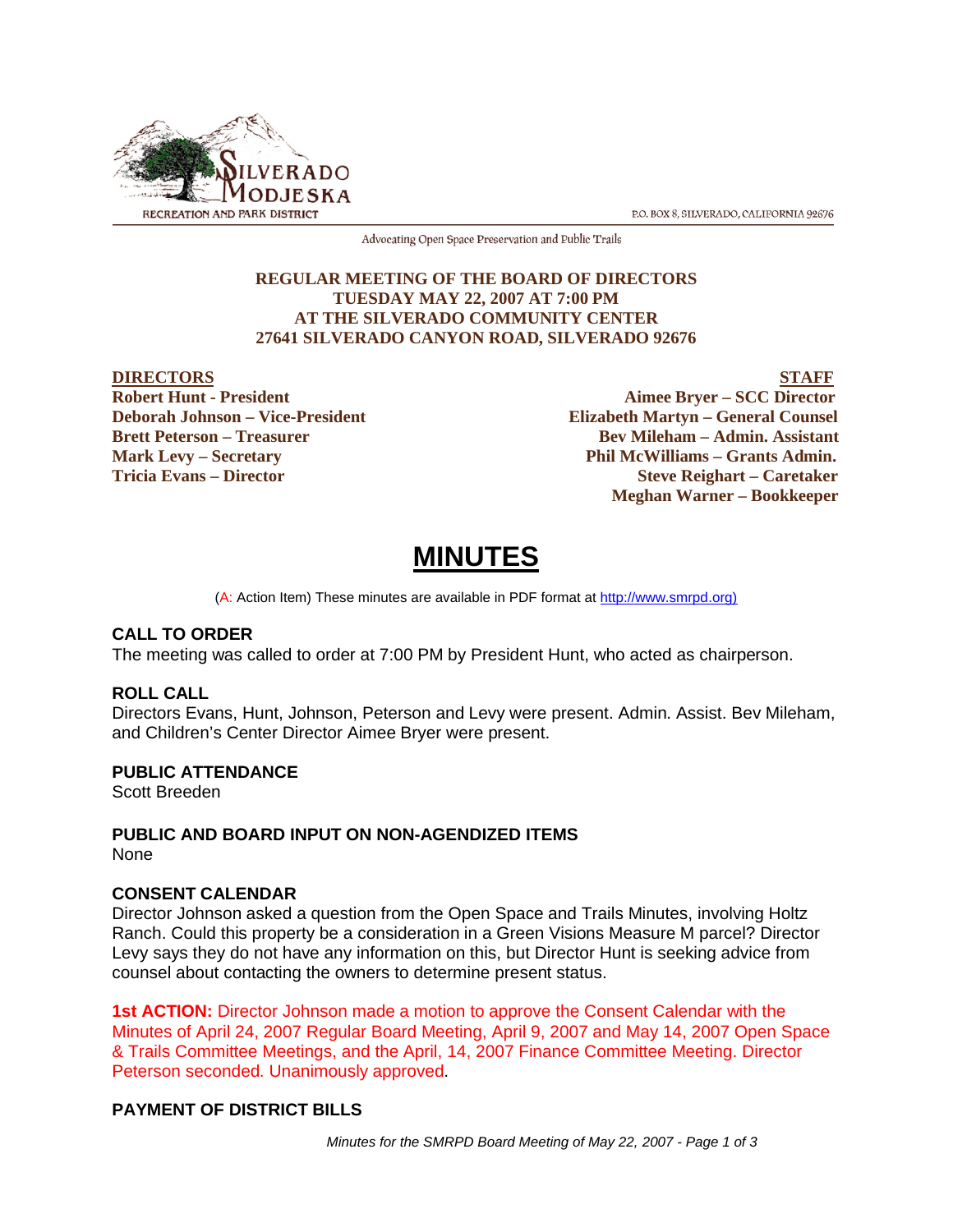**2RD ACTION:** Director Johnson made a motion to approve payment of Transmittal 05-07A, Directors Compensation for the Regular Board meeting of April 24, 2007 to Directors Hunt, Evans, Johnson, and Levy \$200.00 total. Director Levy seconded. Unanimously approved. Corrections to the Agenda: the Agenda said March 27, 2007, and was corrected to April 24, 2007.

**3rd ACTION:** Director Levy made a motion to approve payment of Transmittal 05-07B, District Bills, \$2,606.03 total. Director Evans seconded. Unanimously approved.

**4th ACTION:** Director Johnson made a motion to approve payment of Transmittal 05-07C, Utility Bills, \$647.60 total. Director Evans seconded. Unanimously approved.

#### **SILVERADO CHILDREN'S CENTER**

Director Bryer gave the Children's Center report, along with the financials for the month. There have been no changes in enrollment. Two new part time staff members were hired. Open house is June 6 with a spaghetti dinner fundraiser. Summer program is planned with lots of activities for the children. Flyers on Safety were received and reviewed and steps are being taken to observe them. Specialized Tree Works gave a discounted rate to the center for clearing out bushes and brush. A workday is planned for landscape work. Plans for the Modjeska Community Center project are coming along, and the budget was given to the Board. Director Johnson said there would be an Ad Hoc committee meeting soon.

#### **OTHER DISTRICT BUSINESS**

Director Johnson discussed Safety issues and gave the Directors handouts to review. She was happy to report that SMRPD received a good review from the CAPRI visit

. **5TH ACTION:** Director Peterson made a motion to approve and adopt both the District Safe Driver Policy, and the Illness and Injury Prevention Policy for District employees. Director Evans seconded. Unanimously approved.

Director Hunt said this might require a Board Resolution, which will be added to the next Agenda.

**6TH ACTION:** Director Peterson made a motion authorizing Director Johnson and Bookkeeper Meghan Warner to apply for a District credit card, and to rescind the earlier action to obtain a Cal-Card. Director Levy seconded. Unanimously approved.

Discussed spending targets for the \$18,000+ residual from existing grant(s). Director Johnson presented several proposals:

- 1. A skate park in Modjeska, and clean up the trail to the Gazebo above the park.
- 2. Silverado Community Center building siding needs repair.
- 3.The Silverado kitchen needs work cabinets, doors, hardware, counter tops, floor.
- 4. New refrigerators are needed, for the caretaker and each community center.
- 4. Rock wall, storage shed and sprinklers for the lawn in Silverado.

**7th ACTION:** Director Levy made a motion to approve spending \$600 for paint and supplies for Modjeska Community Center. Director Evans seconded. Unanimously approved.

#### **PURSUANT TO GOVERNMENT CODE 54954.2, Directors Comments:**